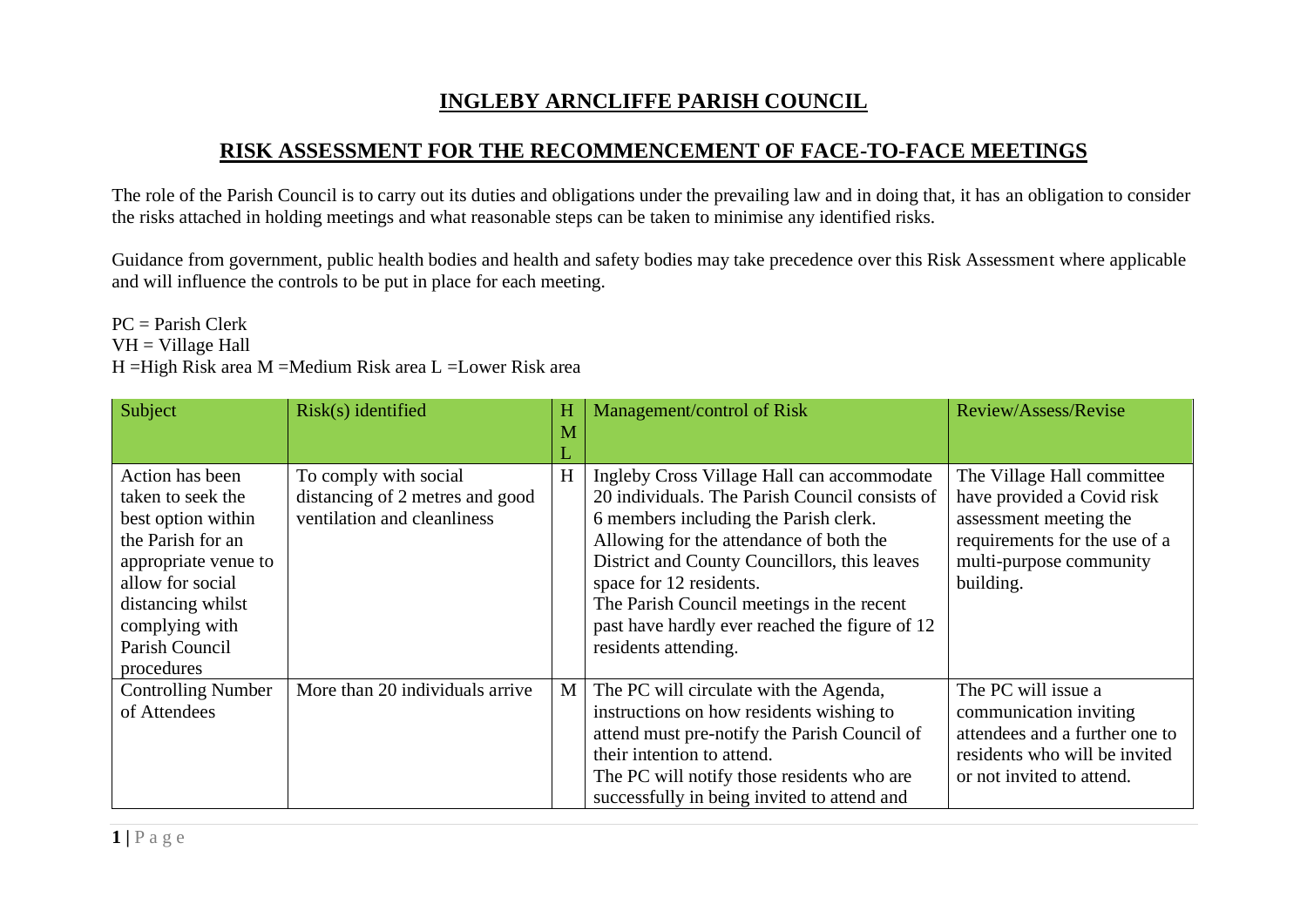| Subject | $Risk(s)$ identified | H/   | Management/control of Risk | Review/Assess/Revise |
|---------|----------------------|------|----------------------------|----------------------|
|         |                      | -IVI |                            |                      |
|         |                      | ت ،  |                            |                      |

|                                                                                                                       |                                                                                            |   | confirm to those who were unsuccessful in<br>being able to be invited to attend.                                                                                                                                                                                                                                                                                                                                                                                                                                                                                                                                                                                                                       | PC to manage number of<br>attendees.                                                                                                                                                                                                                                                                                                                                                                  |
|-----------------------------------------------------------------------------------------------------------------------|--------------------------------------------------------------------------------------------|---|--------------------------------------------------------------------------------------------------------------------------------------------------------------------------------------------------------------------------------------------------------------------------------------------------------------------------------------------------------------------------------------------------------------------------------------------------------------------------------------------------------------------------------------------------------------------------------------------------------------------------------------------------------------------------------------------------------|-------------------------------------------------------------------------------------------------------------------------------------------------------------------------------------------------------------------------------------------------------------------------------------------------------------------------------------------------------------------------------------------------------|
| Parish Council<br>meetings held in<br><b>Ingleby Cross</b><br>Village Hall and/or<br><b>Annual Parish</b><br>Meeting: | <b>Transmission of Coronavirus</b>                                                         | H | Attendees must not attend if unwell, clinically<br>vulnerable, quarantining, or self-isolating.<br>Attendee numbers restricted to maximum 20<br>persons.<br>All attendees must confirm their intention to<br>attend by either email or telephone directly to<br>the PC.<br>Most attendees vaccinated at least once.                                                                                                                                                                                                                                                                                                                                                                                    | Review in accordance with<br>current Govt. legal<br>requirements and policies.                                                                                                                                                                                                                                                                                                                        |
| Access & Egress<br>into hall including<br>outer, inner doors<br>and pathway                                           | Touch points; door handles,<br>disabled access, walkway bars.<br>Lack of social distancing | H | Encourage attendees to stagger arrival times.<br>Attendees must maintain social distancing<br>when queuing, waiting to enter the building or<br>leaving the building and moving directly into<br>the Village Hall.<br>Attendees to arrive wearing face masks<br>(unless exempt) and please wear them unless<br>speaking.<br>Attendees to be asked to use hand sanitiser on<br>arrival and departure.<br>All attendees must register either by signing<br>in for those aged over 16 without the NHS<br>app (Information name, contact phone<br>number, date of visit, arrival, and departure<br>time – information will be destroyed after 21<br>days) or by using the QR code for the Village<br>Hall. | The Village Hall will provide:<br>Table with NHS QR code for<br>test & trace. PC to maintain a<br>register for non-NHS QR<br>attendees.<br>Hand sensitiser<br><b>Tissues</b><br>A comprehensive cleaning<br>programmed complying with<br>Covid prevention<br>requirements. This<br>programme includes all touch<br>points, door handles, light<br>switches, disabled access<br>assists, walkway bars. |
| Ventilation                                                                                                           | Lack of circulating air                                                                    | H | Main entrance door and fire-door to remain<br>open whilst meeting is in progress                                                                                                                                                                                                                                                                                                                                                                                                                                                                                                                                                                                                                       |                                                                                                                                                                                                                                                                                                                                                                                                       |